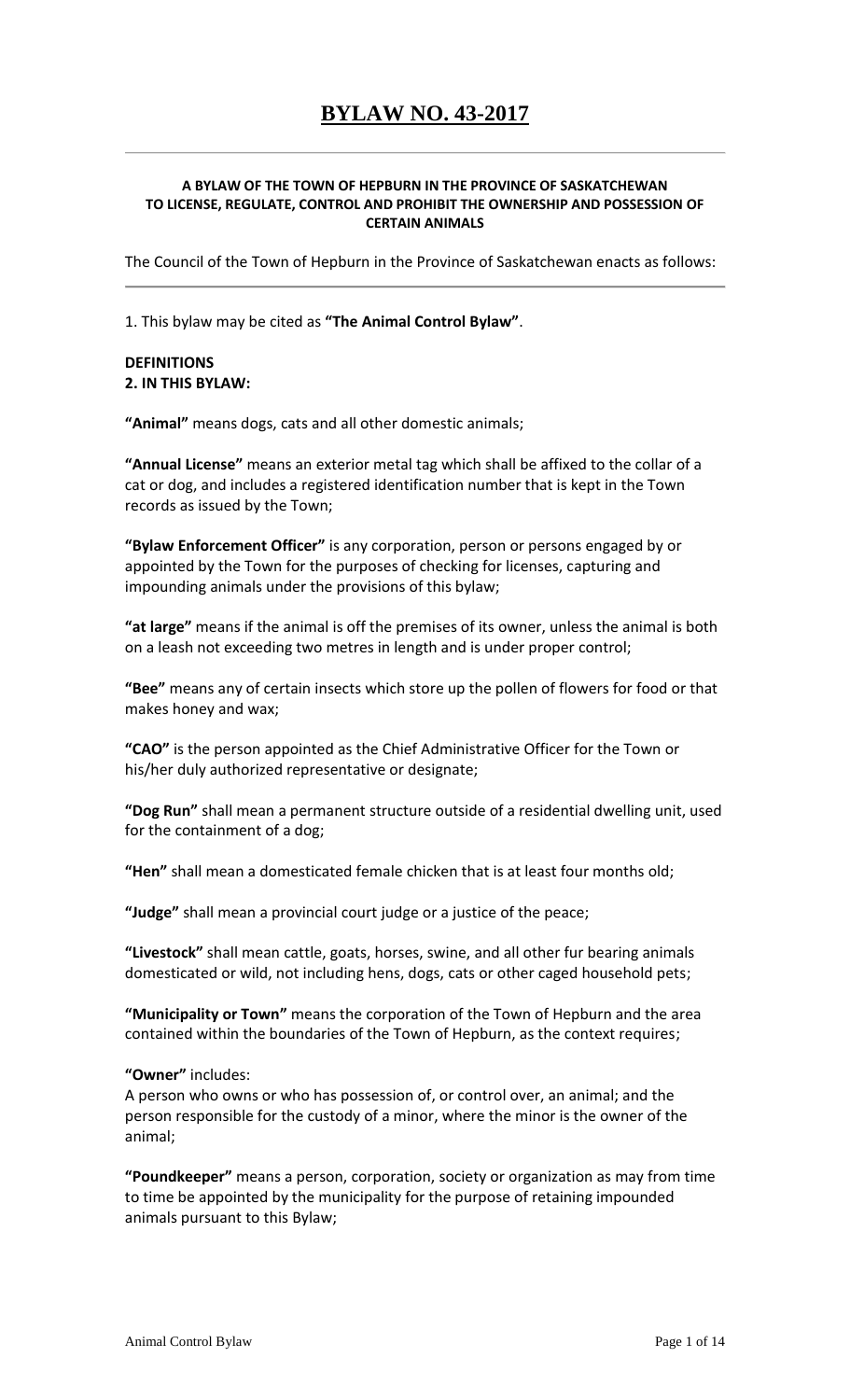**"Public Playground"** means the area containing playground equipment in any park or Municipal Reserve owned by the Town or under the management and control of the Town;

**"SPCA"** means the Saskatoon Society for the Prevention of Cruelty to Animals.

#### **PART III – GENERAL**

#### **3. LICENSES AND LICENSE FEES**

3.1. Every person within the municipality who owns or keeps an animal shall obtain an animal license from the Administration of the Town;

3.2. The license fees are set out in Schedule "A" attached. The Town of Hepburn will offer a free registration period for any new animal registrations and during the month of January in any given year;

3.3. A registration form for the animal shall be completed as set out in Schedule "B" attached;

3.4. The license is in effect from the date of purchase until the animal is deceased or permanently removed from the municipality and is not transferable from one animal to another;

3.5. Every person to whom an animal license has been issued under this bylaw shall cause the animal to wear a collar to which the license tag issued by the municipality is attached; and

3.6. A person residing in the municipality, who owns, possesses or harbours an animal and neglects or refuses to take out a license shall be deemed guilty of an infraction of this bylaw.

#### **4. DOGS BARKING OR HOWLING**

4.1. No person who owns or keeps a dog or allows it to stay in the owner's premises shall allow such dog to bark excessively or howl excessively;

4.2. Any person who allows a dog to bark or howl excessively shall be deemed guilty of an infraction of this bylaw;

4.3. Any person who hears a dog barking or howling excessively and can positively identify the animal, can file a written complaint at the Town Office. Written complaints must include information as set out in Form 1 attached to this bylaw;

4.4. The municipality may issue a written order if there is anything in the physical environment that the dog is being kept in that can be remedied that would prevent said dog from barking or howling;

4.5. The municipality may apply to a judge to have a dog that barks or howls excessively muzzled, fitted with a collar or device that deters barking or permanently removed from the municipality at the owner's expense; and,

4.6. The municipality may issue a written infraction notice, in the appropriate Municipal form, under this Bylaw or the Municipal Noise Bylaw.

#### **5. RUNNING AT LARGE AND PROHIBITED AREAS**

5.1. No animal shall run at large in the municipality;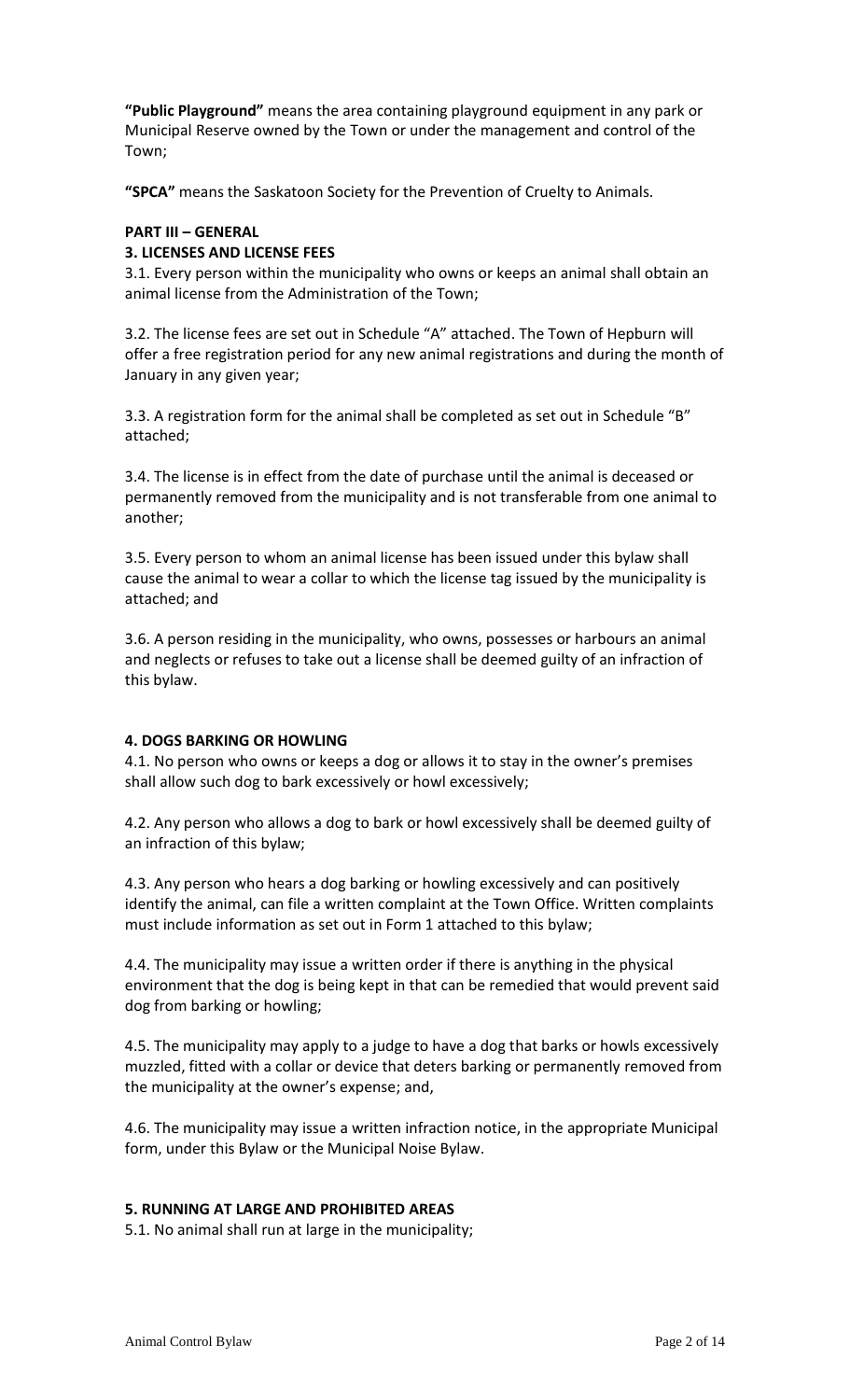5.2. If an animal is found to be running at large the owner shall be deemed to have permitted the animal to be at large unless the owner proves to the satisfaction of the court that at the time of the offence the owner did all that was reasonable to prevent the animal from being at large;

5.3. Any person who sees an animal running at large, and can positively identify the animal, can file a written complaint at the Town Office. Written complaints must include information as set out in Form 1 attached to this bylaw;

5.4. The Bylaw Enforcement Officer or any other person designated by the municipality will attempt to capture any animals found running at large and place them in the Municipal pound; and,

5.5. Any animal found running at large that attacks or bites a person shall be dealt with under the Dangerous Dogs Act, at the owner's expense and;

5.5.1. Destroyed in accordance with any order or recommendation by a medical health officer;

or,

5.5.2. Permanently removed from the municipality.

## **6. ANIMAL LIMITS**

6.1. No person within the Town of Hepburn shall harbour or keep more than a total of four (4) dogs or cats combined, on any property. The Town will allow existing pets in excess of four (4) prior to the passing of this bylaw, subject to a requirement that all pets must be licensed. This clause will apply for the lifetime of the registered animal. If an owner fails or refuses to comply with the provisions of this section, the penalties are as set out in Schedule 'E' attached hereto and which may be amended from time to time by resolution of Council;

6.2. The number of Hens shall be limited to five, in aggregate, on any parcel. It is recommended that the minimum number of Hens is three.

6.3. Livestock is not permitted within the Municipality with the following exceptions: 6.3.1. Horses – one horse per 2 acres of pasture area within the RA – Residential Acreage and FUD – Future Urban Development Zoning Districts.

#### **7. PROHIBITED ANIMALS**

7.1. No person shall own or harbour any animal, or hybrid of any animal, of the kind listed in Schedule D for any purpose.

#### **8. DANGEROUS ANIMALS**

8.1 Control of dangerous dogs in Saskatchewan is governed by provincial legislation and all owners must comply with this statute or any orders under this statute.

# **9. OWNING and HARBOURING OF HENS**

9.1. A person who keeps hens must:

9.1.1. provide each hen with at least 0.37 m<sup>2</sup> of coop floor area, and at least 0.92 m<sup>2</sup> of roofed outdoor enclosure;

9.1.2. provide and maintain a floor of any combination of vegetated or bare earth in each outdoor enclosure;

9.1.3. provide and maintain, in each coop, at least one perch, for each hen, that is at least 15 cm long, and one nest box;

9.1.4. keep each hen in the enclosed area at all times;

9.1.5. provided each hen with food, water, shelter, light, ventilation, veterinary care, and opportunities for essential behaviours such as scratching, dust-bathing, and roosting, all sufficient to maintain the hen in good health;

9.1.6. maintain each hen enclosure in good repair and sanitary condition, and free from vermin and obnoxious smells and substances;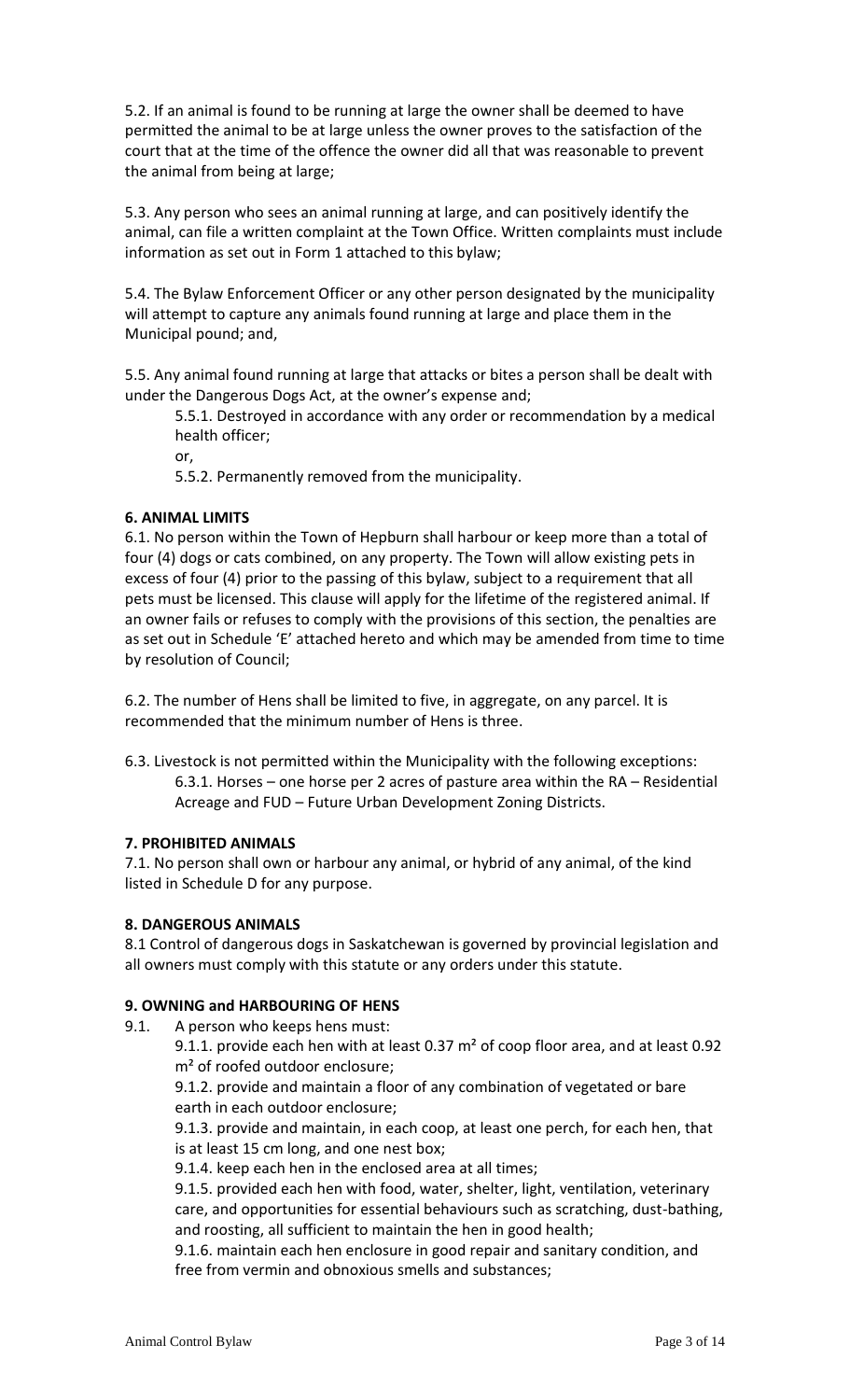9.1.7. construct and maintain each hen enclosure to prevent any rodent from harbouring underneath or within it or within its walls, and to prevent entrance by any other animal;

9.1.8. keep a food container and water container in each coop;

9.1.9. keep each coop locked from sunset to sunrise;

9.1.10. remove leftover feed, trash, and manure in a timely manner;

9.1.11 Store manure within a fully enclosed structure, and store no more than three cubic feet of manure at a time;

9.1.12. remove all other manure not used for composting or fertilizing;

9.1.13. follow biosecurity procedures recommended by the Canadian Food Inspection Agency;

9.1.14. keep hens for personal use only, and not sell eggs, manure, meat, or other products derived from hens;

9.1.15. not slaughter, or attempt to euthanize, a hen on the property;

9.1.16. not dispose of a hen except by delivering it to a farm, abattoir, veterinary, mobile slaughter unit, or other facility that has the ability to dispose of hens lawfully; and

9.1.17. not keep a hen in a cage.

9.2. An accessory building or other enclosure for keeping one or more hens:

- 9.2.1. must be no more than 2 m in height;
- 9.2.2. must be no more than  $9.2 \text{ m}^2$  in floor area;
- 9.2.3. must be no closer than 3 m from any door or window of any dwelling;
- 9.2.4. must be situated only in a rear yard;
- 9.2.5. must be at grade level;

9.2.6. must be no less than 1 m from any property line; and

9.2.7. may be situated in any zoning district.

## **10. OWNING and HARBOURING OF DOGS**

10.1. Where an owner possesses a dog that displays outward signs of aggression such as threatening, barking, growling, snapping, lunging, frothing at the mouth, etc., such owner shall ensure that the dog is properly restrained or contained whether it is on or off its own property;

and;

10.2. Where a dog displays aggressive behavior as described in subsection 10.1, the owner shall ensure that proper precautions have been taken to prevent the dog from escaping from its harboured property and that children of tender age cannot gain access to the property or the dog;

10.3. Where a municipality believes an owner has not taken the necessary precautions to contain an aggressive dog as required in subsection 10.2, the municipality may issue a written order requiring the owner of the property to remedy any lack of physical containment as identified by the municipality;

10.4. An order written under subsection 10.3 is not limited to the following but may contain any or all of the following requirements:

10.4.1. Repair or construction of a property line fence;

10.4.2. Repair or construction of a dog run;

10.4.3. Physically moving the dog run or containment area of the dog from one area of the property to a more suitable area on the property;

10.4.4. Locking of perimeter fences or dog runs; and

10.4.5. Posting warning signs on the perimeter of the property advising the public of the presence of a dog of an aggressive nature.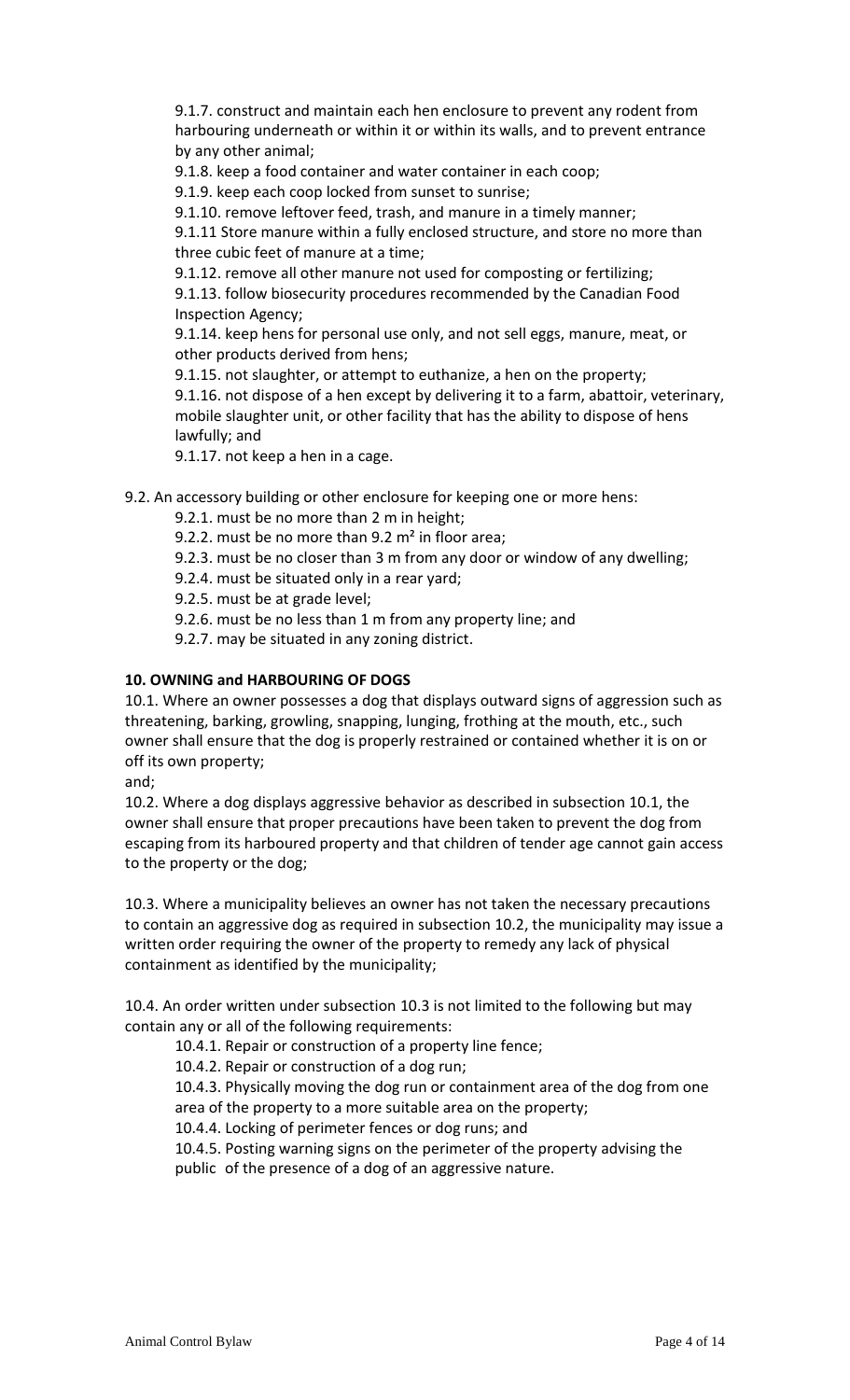#### **11. LITTER CLEAN UP**

11.1. If an animal defecates on any public or private property other than property belonging to the owner of the pet, the owner of the animal shall remove the defecation immediately;

11.2. Any person who owns, possesses, or harbours an animal and fails to remove the defecation as set out in Subsection 11.1 shall be deemed guilty of an infraction of this bylaw.

#### **12. ACCUMULATION OF ANIMAL FECES**

12.1. An owner or occupant of private property must not allow animal feces to accumulate on the property so as to create a health hazard;

12.2. Any person who owns, possesses, or harbours an animal and fails to clean up as set out in Subsection 12.1 shall be deemed guilty of an infraction of this bylaw;

12.3. The Bylaw Enforcement Officer may serve an owner or occupant of private property with a written order to remove all animal feces from the property within seventy-two(72) hours of service of notice;

12.4. The municipality may remove the feces from the property at the cost of the property owner's if:

12.4.1. The person to whom the notice is made fails to remove the feces within seventy-two (72) hours; or,

12.4.2. After reasonable inquiry, the whereabouts of the owner or occupant of the property cannot be determined.

#### **13. ORDERS TO REMEDY CONTRAVENTIONS**

13.1. Inspections to determine if a written order should be issued under this Bylaw shall be carried out in accordance with the Municipalities Act;

13.2. Orders given under this Bylaw shall comply with the Municipalities Act;

13.3. Orders given under this Bylaw shall be served in accordance with the Municipalities Act;

13.4. A person may appeal an order given under this Bylaw in accordance with the procedure set forth in the Municipalities Act;

13.5. The municipality may, in accordance with the Municipalities Act, take whatever actions or measures necessary to ensure that an order given under this Bylaw is fully complied with;

13.6. In an emergency, the municipality may take whatever actions or measures are necessary to eliminate the emergency in accordance with the Municipalities Act;

13.7. Any unpaid expenses and costs incurred by the municipality that an order given under this Bylaw is fully complied with may be recovered either:

13.7.1. By civil action for debt in a court of competent jurisdiction in accordance with the Municipalities Act; or,

13.7.2. By adding the amount to the taxes on the property on which the work is done in accordance with the Municipalities Act.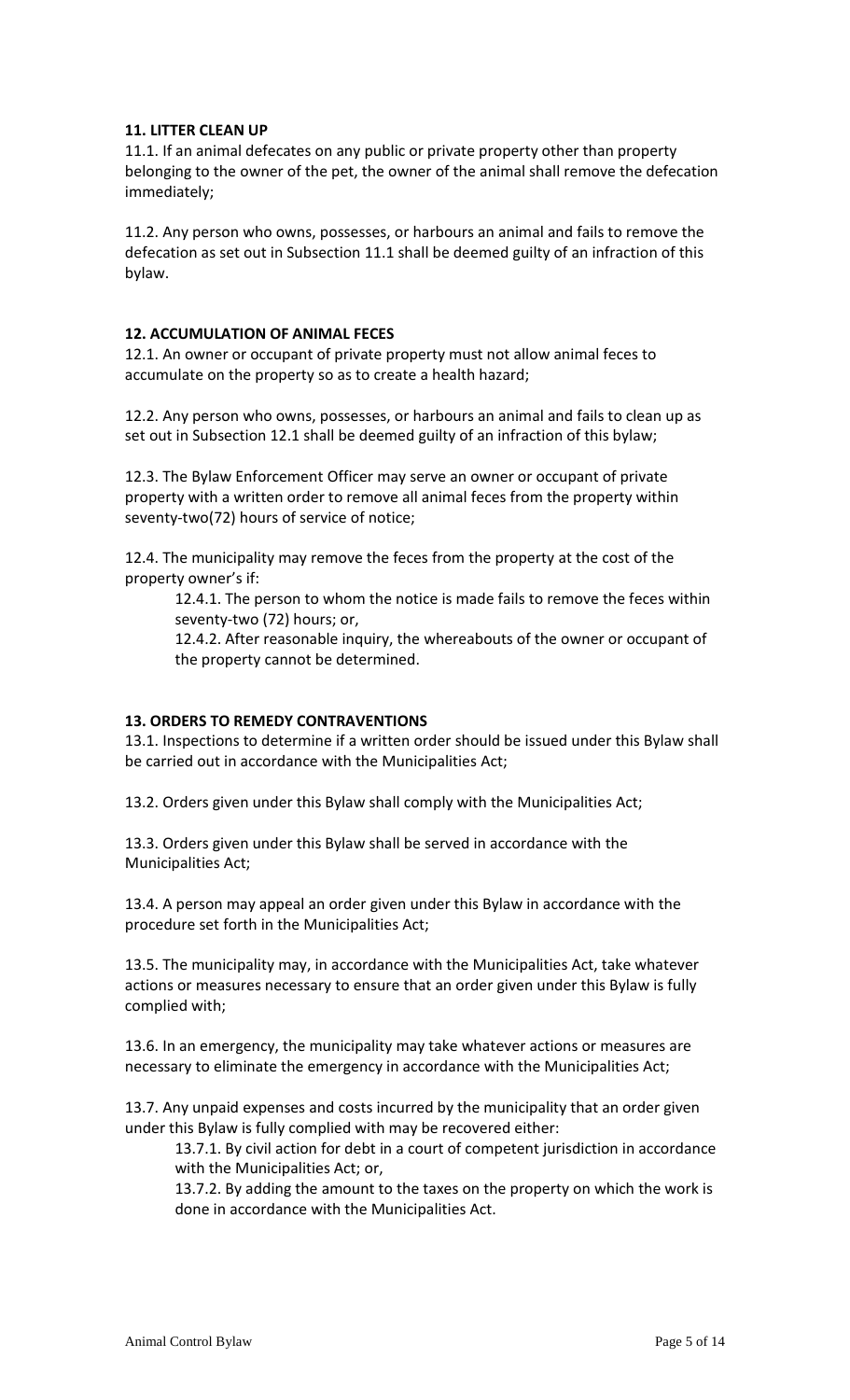### **14. POUND/POUND FEES**

14.1. The Bylaw Enforcement Officer may take any animal found running at large, contrary to the provisions of this bylaw, to the municipal pound where it shall be kept for Seventy Two (72) hours unless the owner, possessor, or harbourer redeems the animal by paying to the Town:

14.1.1. The applicable pound fee as set out in Schedule "C" for the care and keep of each animal; and,

14.1.2. All related fines assessed against the animal; and,

14.1.3. In the case of a dog over the age of six months being impounded, a dog license fee if one has not yet been purchased;

14.2. The municipality may, in its sole discretion, destroy, find a suitable home for, or turn over to the SPCA any animal which has not been redeemed within seventy two (72) hours. The Town may turn an animal over to the SPCA before this period expires if it is determined that the municipality cannot sufficiently provide for the animal's well being or security.

## **15. VIOLATIONS**

15.1. Except as otherwise provided in this bylaw, every person who contravenes any of the provisions of this bylaw is guilty of an offense and liable on summary conviction:

15.1.1. In the case of an individual, to a fine of not less than the mandatory minimum fine prescribed in Schedule E and not more than \$2,000; and 15.1.2. In the case of a corporation, to a fine of not less than the mandatory minimum fine prescribed in Schedule E and not more than \$5,000.

15.2. Notwithstanding Subsection (1), if no Notice of Violation has been issued for a period of three years or more in relation to a contravention, then a subsequent contravention of the section of the bylaw is deemed to be a first offence;

15.3. Any person convicted of an offence under Section 7 shall, within ten days thereafter, deliver all animals of the kind listed in Schedule D owned, kept or harboured by that person to the Bylaw Enforcement Officer and they shall become the property of the municipality and shall be donated to an approved agency or humanely euthanized;

15.3.1. Any person who fails to deliver an animal as required in Subsection 15.3 is guilty of an offence and liable on summary conviction to the penalty contained in Subsection 15.1.

15.4. At the discretion of the Bylaw Enforcement Officer, a warning ticket may be issued for contravention of any of the provisions of this bylaw.

15.5. A violator of this bylaw, upon being served with the municipality's standard Notice of Violation may, during office hours, voluntarily pay the penalty at the office of the municipality.

15.6. Voluntary payment of a penalty within fourteen (14) days of the issuance of a Notice of Violation will reduce the penalty by 50%.

#### **16. SEVERABILITY**

If any section, subsection, sentence, clause, phrase or other portion of this bylaw is for any reason held invalid or unconstitutional by a Court of competent jurisdiction, that portion shall be deemed a separate, distinct and independent provision and the holding of the Court shall not affect the validity of the remaining portions of the Bylaw.

#### **17. REPEAL**

Bylaws 80-93, 82-93, 139-02, 151-04, and 19-2014 are hereby repealed.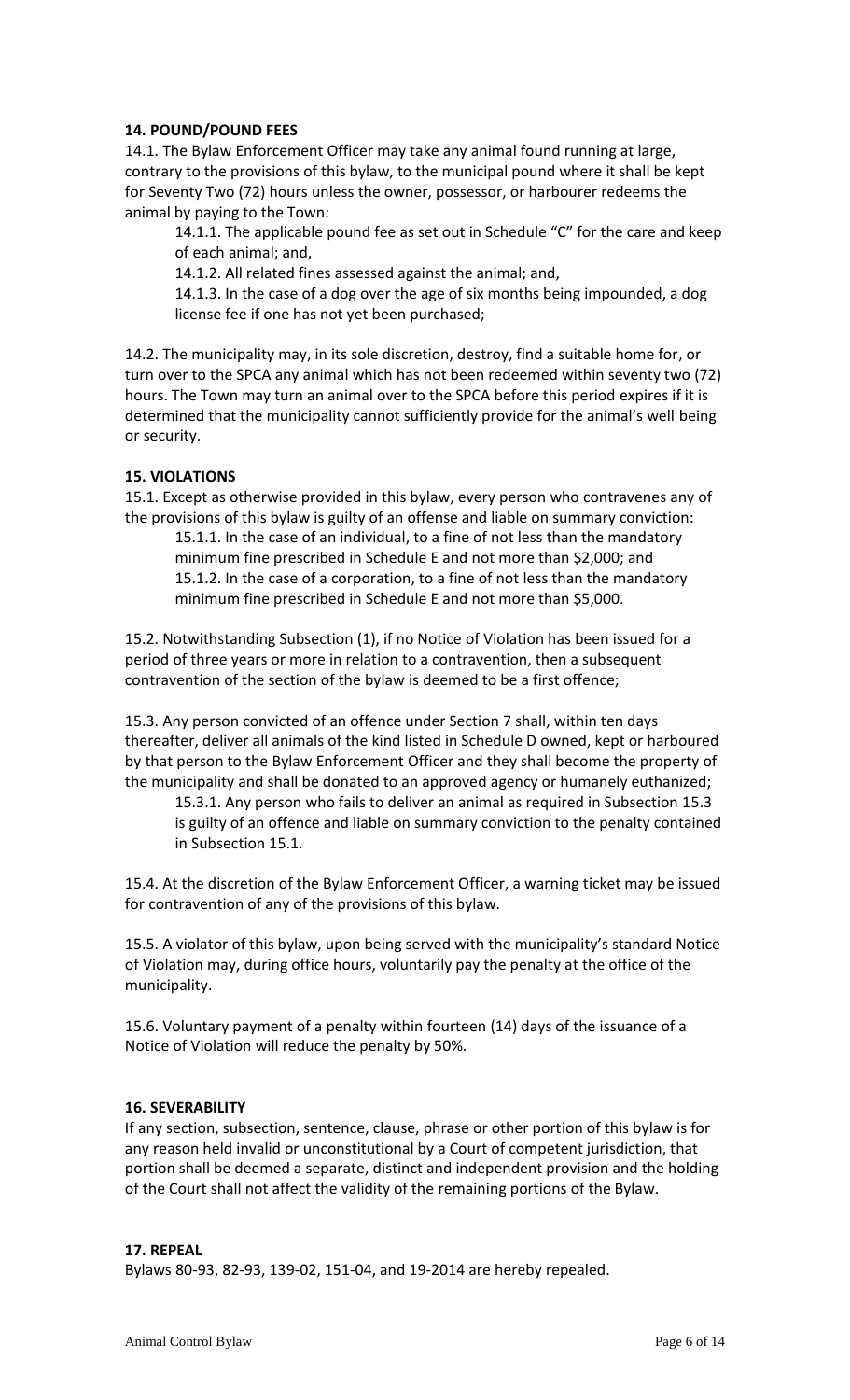### **18. COMING INTO FORCE**

This bylaw shall come into force and take effect on the day of its final passing.

Read a first time this 15th day of March, 2017. Read a second time this 15th day of March, 2017. Read a third time and adopted this this 15th day of March, 2017.

[SEAL]

Mayor

Clerk / Administrator

Section 8 of T*he Municipalities Act*

Certified a true copy of Bylaw No. 43-2017 Passed by resolution of Council this 15<sup>th</sup> day of March, 2017

\_\_\_\_\_\_\_\_\_\_\_\_\_\_\_\_\_\_\_\_\_\_\_\_\_

Administrator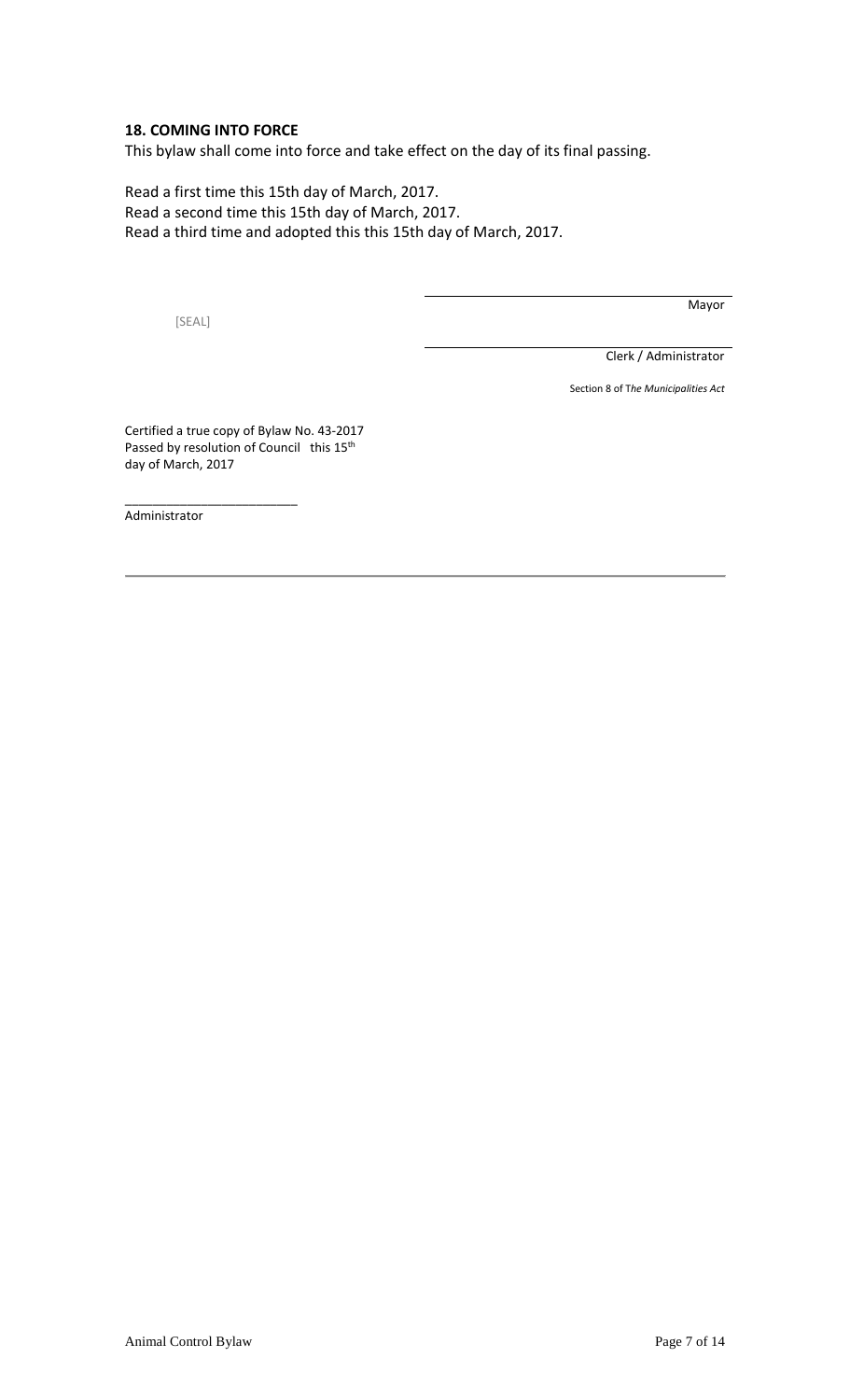# **SCHEDULE "A" LICENSE FEES FOR EACH ANIMAL (License fees are waived if the animal is registered in January of the given year or for a new animal registration at any time during the year)**

| CAT - not spayed or neutered | \$15.00   |
|------------------------------|-----------|
| CAT - spayed or neutered     | \$10.00   |
| DOG - not spayed or neutered | \$30.00   |
| DOG - spayed or neutered     | \$15.00   |
| <b>HENS</b>                  | No Charge |
| New tag replacement          | \$5.00    |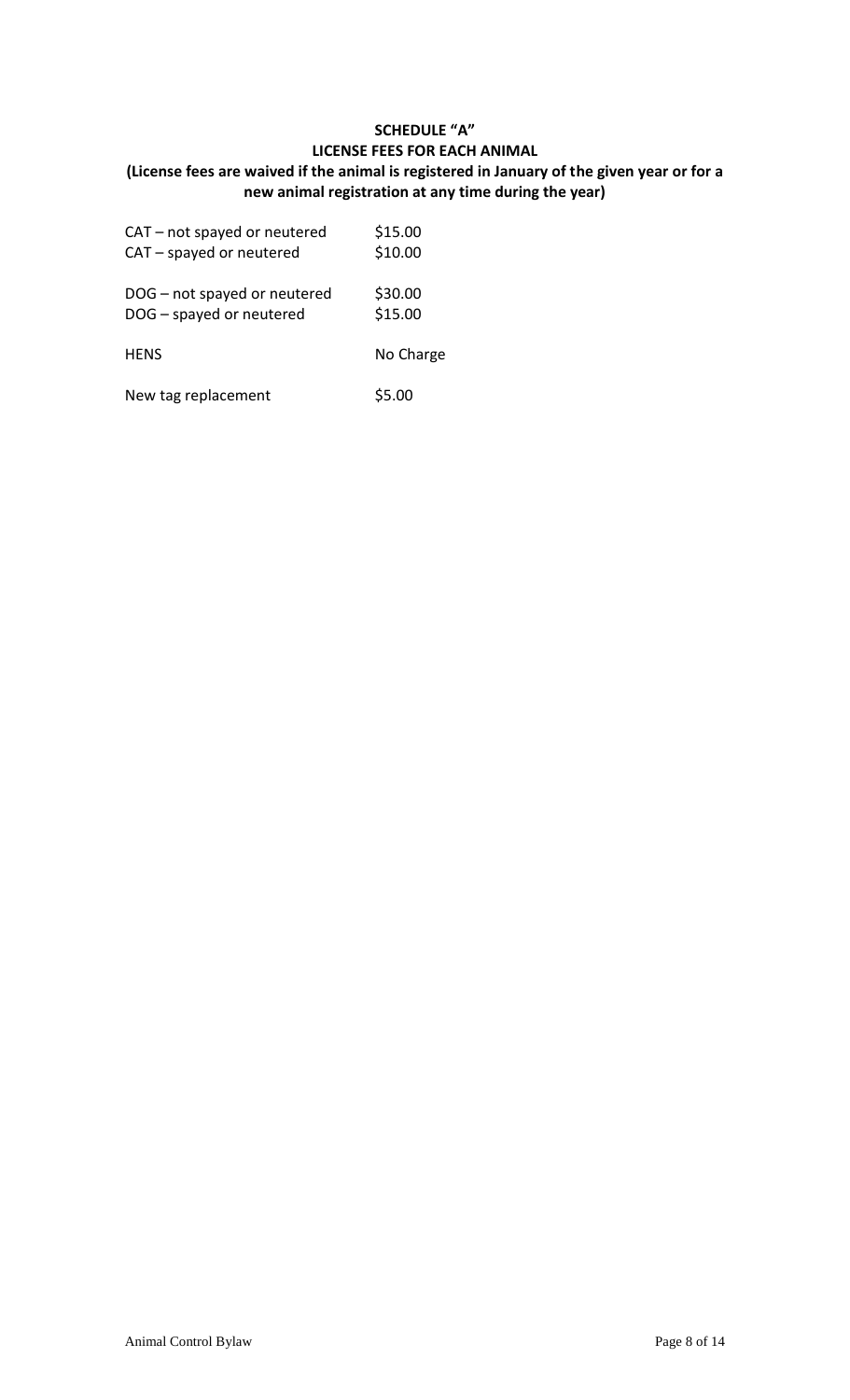### **SCHEDULE "B" TOWN OF HEPBURN ANIMAL LICENSE REGISTRATION FORM**

| Phone No: ________________________    |                    |
|---------------------------------------|--------------------|
| Cat<br>Dog                            | Spayed or Neutered |
| Hens - Number                         |                    |
| For Dogs and Cats:                    |                    |
| Name of Animal: <u>Name of Animal</u> |                    |
|                                       |                    |
|                                       |                    |
|                                       |                    |

It is recommended that a photo be provided (attached if available):

| For Office Use Only: Receipt No: | Tag No: |
|----------------------------------|---------|
|                                  |         |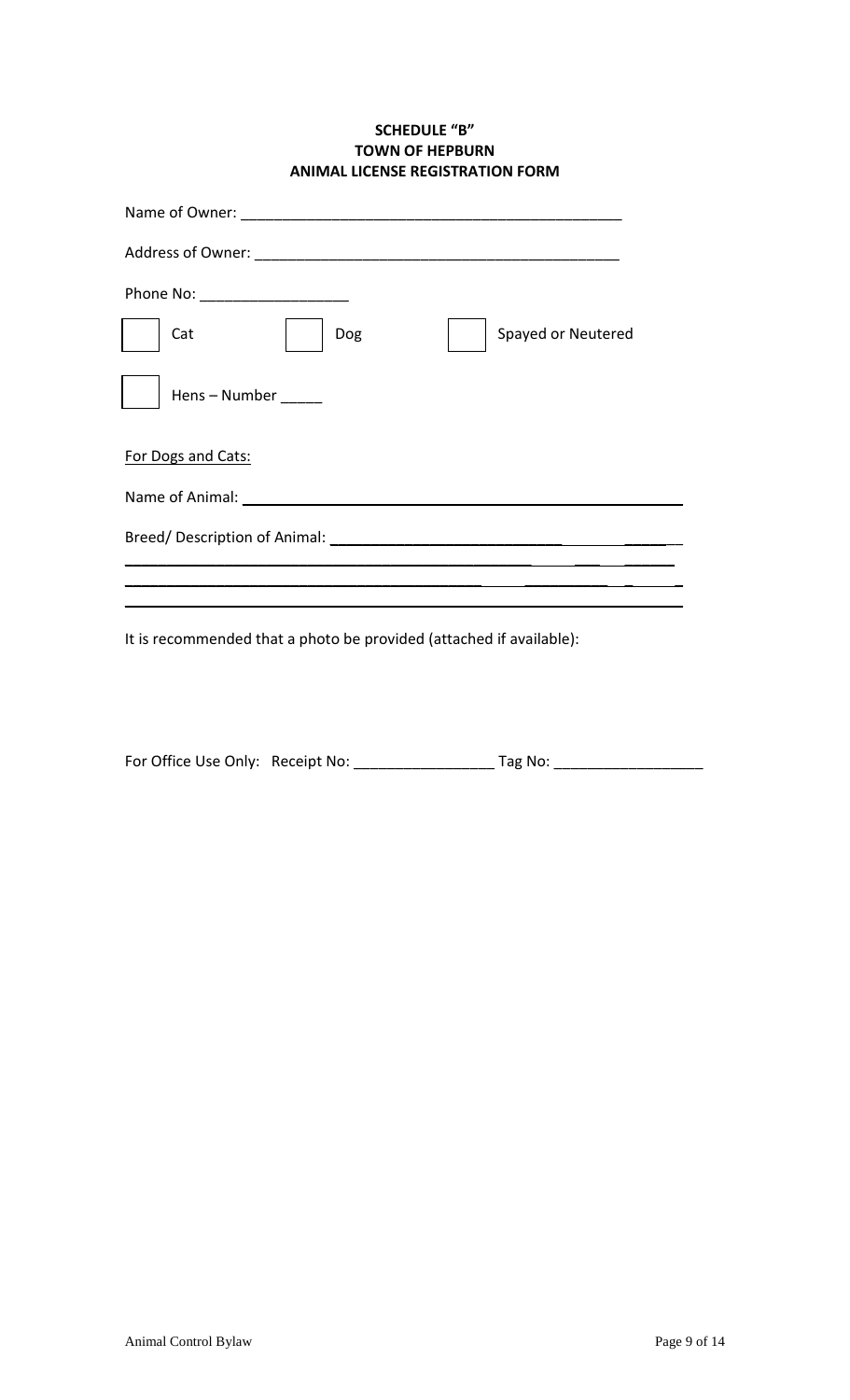# **SCHEDULE "C" POUND FEES**

# A. IF HOUSED BY THE MUNICIPALITY ONLY

- a. DOGS \$50.00 per dog plus \$25.00 per day with a minimum fee of \$75.
- b. CATS \$50.00 per cat plus \$25.00 per day with a minimum fee of \$75.
- c. ANIMALS OTHER THAN DOGS OR CATS \$50.00 per animal plus \$25 per day with a minimum fee of \$75.

# B. IF HOUSED BY THE SPCA

All municipal pound fees shall apply, \$100.00 transportation fee and any fees charged by the SPCA.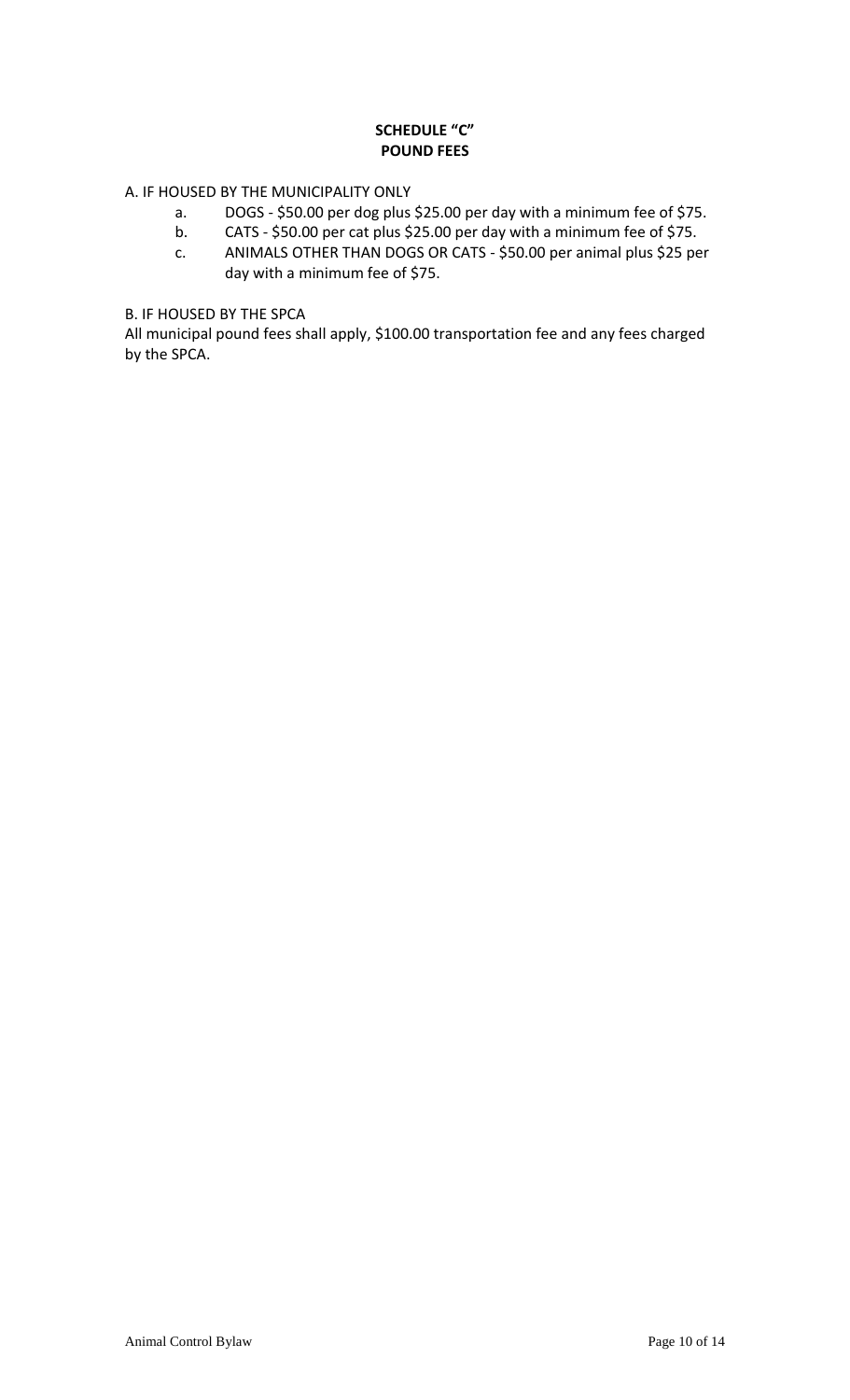### **SCHEDULE "D" PROHIBITED ANIMALS**

The following is a list of animals the keeping of which is prohibited within the Town of Hepburn:

- i all animals being reared for the bearing of fur or food;
- ii all animals whose normal habitation is outside of urban centers (such as fox, deer)
- iii all Arachnids dangerous to humans (such as scorpions and tarantulas, except tarantulas of the genera Aphonopelma, Avicularia and Grammostola);
- iv all Artiodactylus Ungulates (such as goats, sheep, cattle, pigs and llamas);
- all Bats;
- vi all Bees;
- vii all Canids, except the domestic dog;
- viii wild fowl or poultry including roosters (notwithstanding Hens in accordance with this Bylaw);
- ix all Crocodilians (such as alligators, crocodiles and caimans);
- x all Edentates (such as anteaters, sloths and armadillos);
- xi all Elephants;
- xii all Felids, except the domestic cat;
- xiii all Hyenas;
- xiv all Insects being raised for the purpose of profit or gain;
- xv all Livestock (notwithstanding Horses in accordance with this Bylaw);
- xvi all Marsupials (such as kangaroos and opossums);
- xvii all Mustelids (such as skunks, weasels, otters and badgers) except the domestic ferret;
- xviii all non-human Primates (such as gorillas and monkeys);
- xix all Perissodactylus Ungulates (such as horses, donkeys, mules and asses);
- xx all Pigeons (unless specifically approved by Council);
- xxi all Pinnipeds (such as seals, fur seals and walruses);
- xxii all Procyonids (such as raccoons, coatis and cacomistles);
- xxiii all Raptors, diurnal and nocturnal (such as eagles, hawks and owls);
- xxiv all Ratite Birds (such as ostriches, rheas, and cassowaries);
- xxv all Galliformes (such as turkeys, grouse, quails and pheasants);
- xxvi all Anseriformes (such as ducks and geese);
- xxvii all snakes of the families Pythonidae and Boidae;
- xxviii all Ursids (bears);
- xxix all venomous Reptiles and Amphibians;
- xxx all Viverrids (such as mongooses, civets and genets)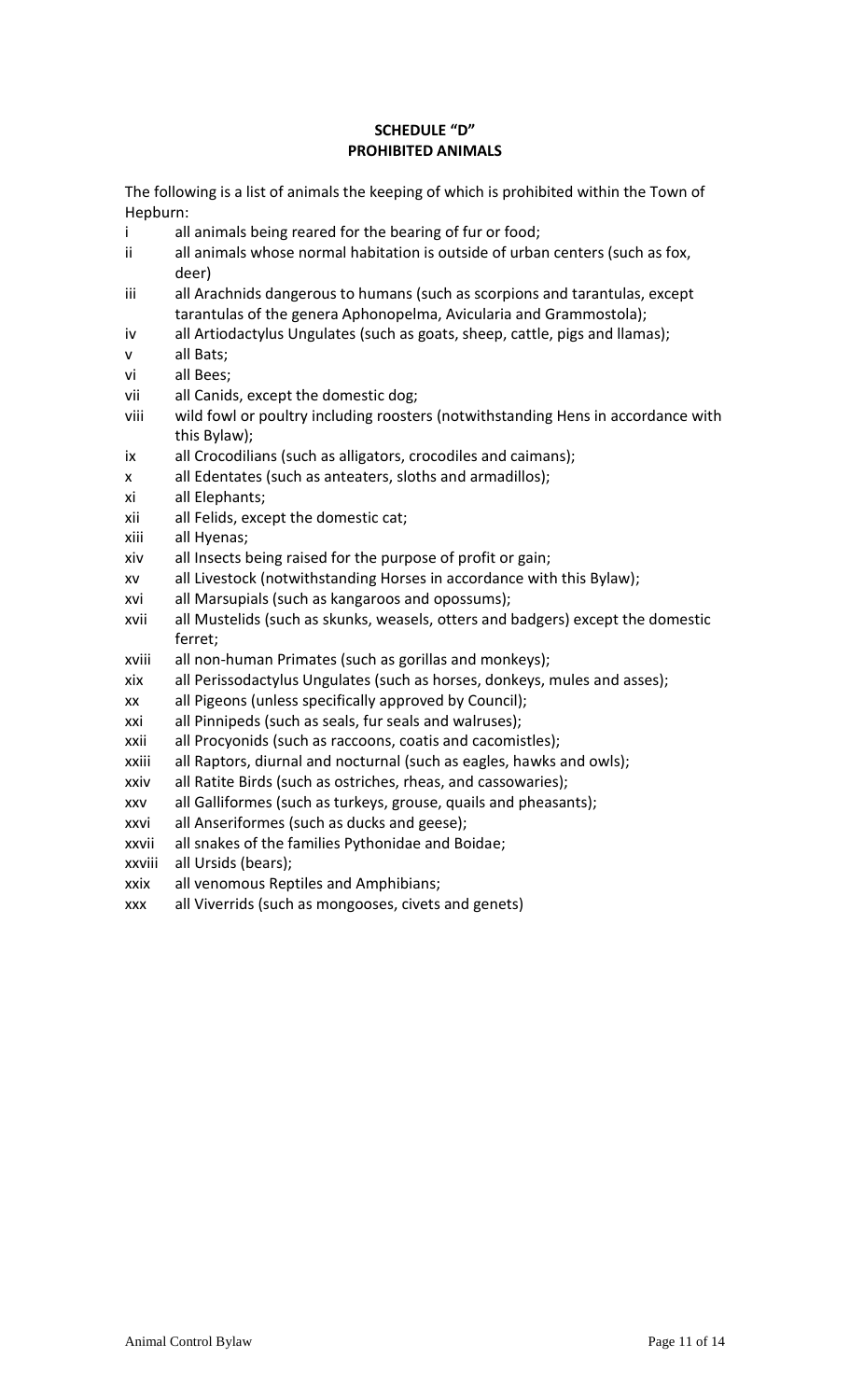# **SCHEDULE "E" MINIMUM FINES PURSUANT TO SECTION 14**

| <b>DESCRIPTION OF OFFENCE</b>                                          | <b>1st OFFENCE</b> | 2nd OFFENCE | <b>SUBSEQUENT</b> |
|------------------------------------------------------------------------|--------------------|-------------|-------------------|
| (a) Failure to License Animal<br>(Section 3)                           | \$100              | N/A         | N/A               |
| (b) Excessive Barking or<br>Howling(Section 4)                         | \$100              | \$200       | \$200             |
| (c) Running at Large<br>(Section 5)                                    | \$100              | \$200       | \$200             |
| (d) Neglets or Refuses to<br>Clean Up Defecation<br>(Sections 11 & 12) | \$100              | \$200       | \$200             |
| (e) Failure to obey order of<br><b>Bylaw Enforcement</b><br>Officer    | \$100              | \$200       | \$200             |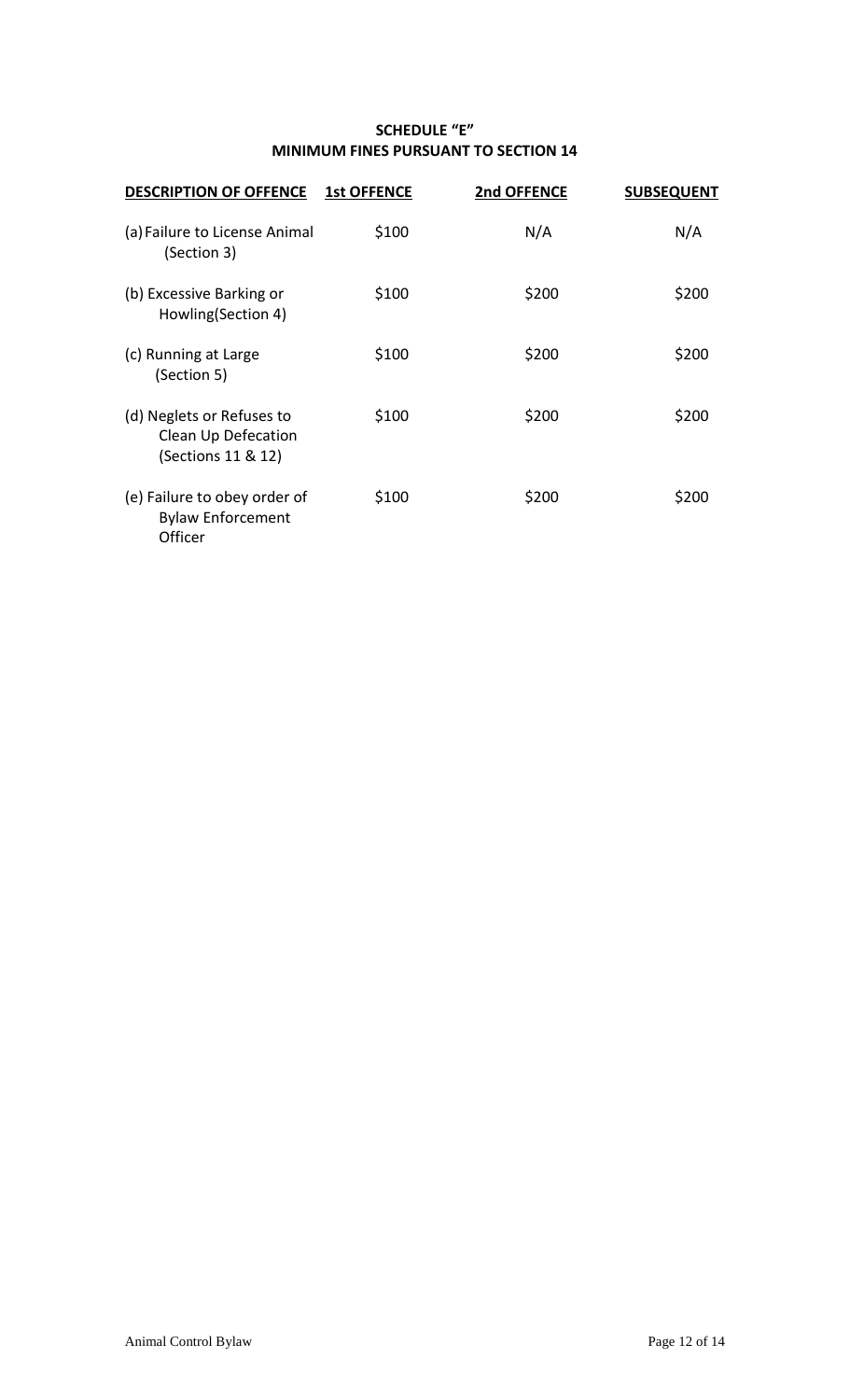### **FORM 1 – COMPLAINT TOWN OF HEPBURN**

The Town has bylaws relating to animal control, noise, parking, nuisance, etc. Understanding that it is important for individuals to be clear with respect to the concerns raised that relate to town bylaws or legislation, we would ask that you identify the type of concern and the time frame in which it occurred. No action will be taken unless a form is completed. It may be necessary to share this information with other individuals, Council or Enforcement Agencies.

| Please check applicable box(s)<br>Animal<br>Noise | Nuisance | Parking |
|---------------------------------------------------|----------|---------|
|                                                   |          |         |
|                                                   |          |         |
|                                                   |          |         |
|                                                   |          |         |
| Any Suggestions you may have:                     |          |         |
|                                                   |          |         |
|                                                   |          |         |
|                                                   |          |         |
| For Office Use Only:                              |          |         |